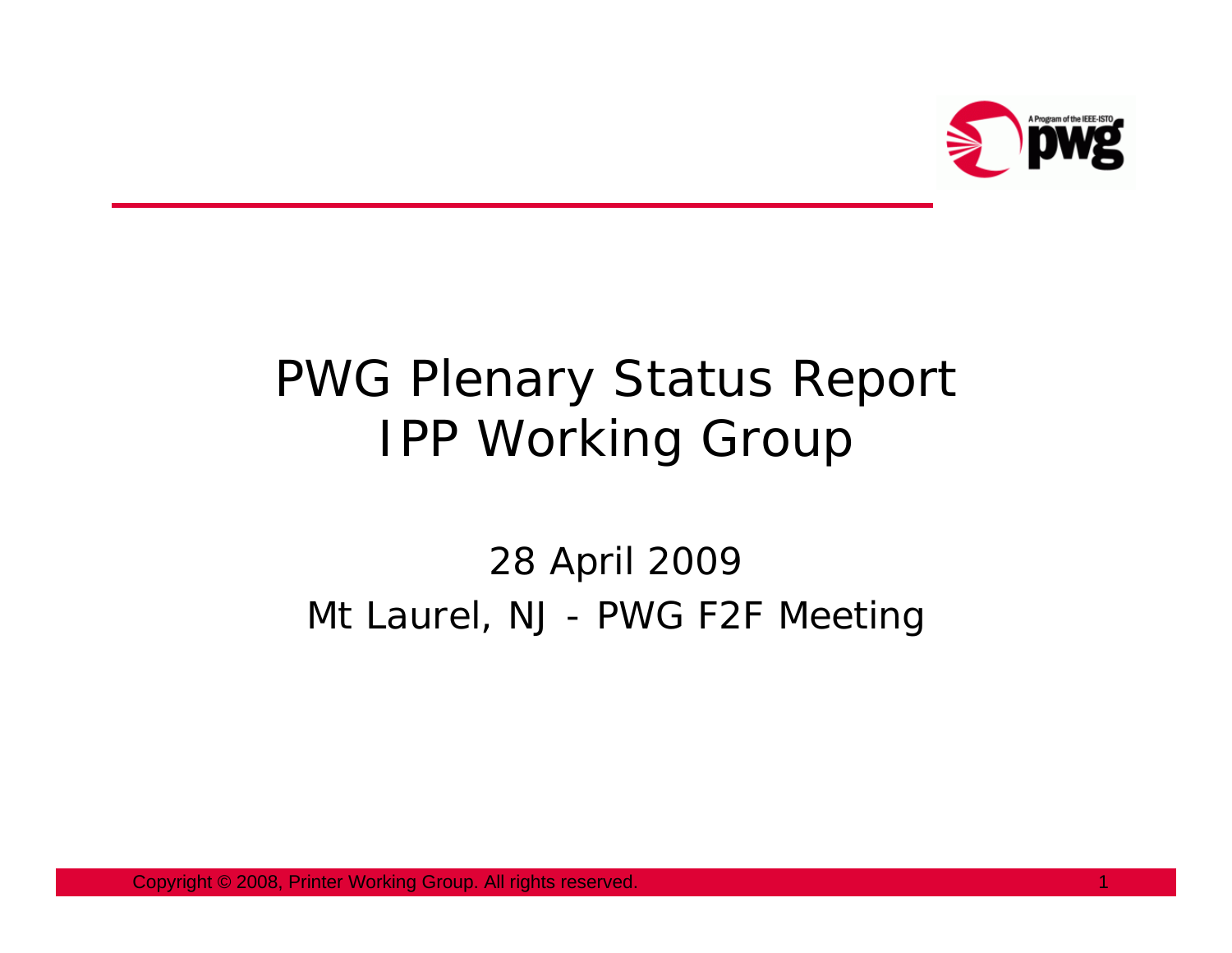### IPP WG Officers



- IPP WG Chairs: Paul Tykodi (TCS) Shah Bhatti (tbd)
- IPP WG Secretary: Craig Whittle (Sharp)
- IPP WG Document Editors: Mike Sweet (Apple) Ira McDonald (High North)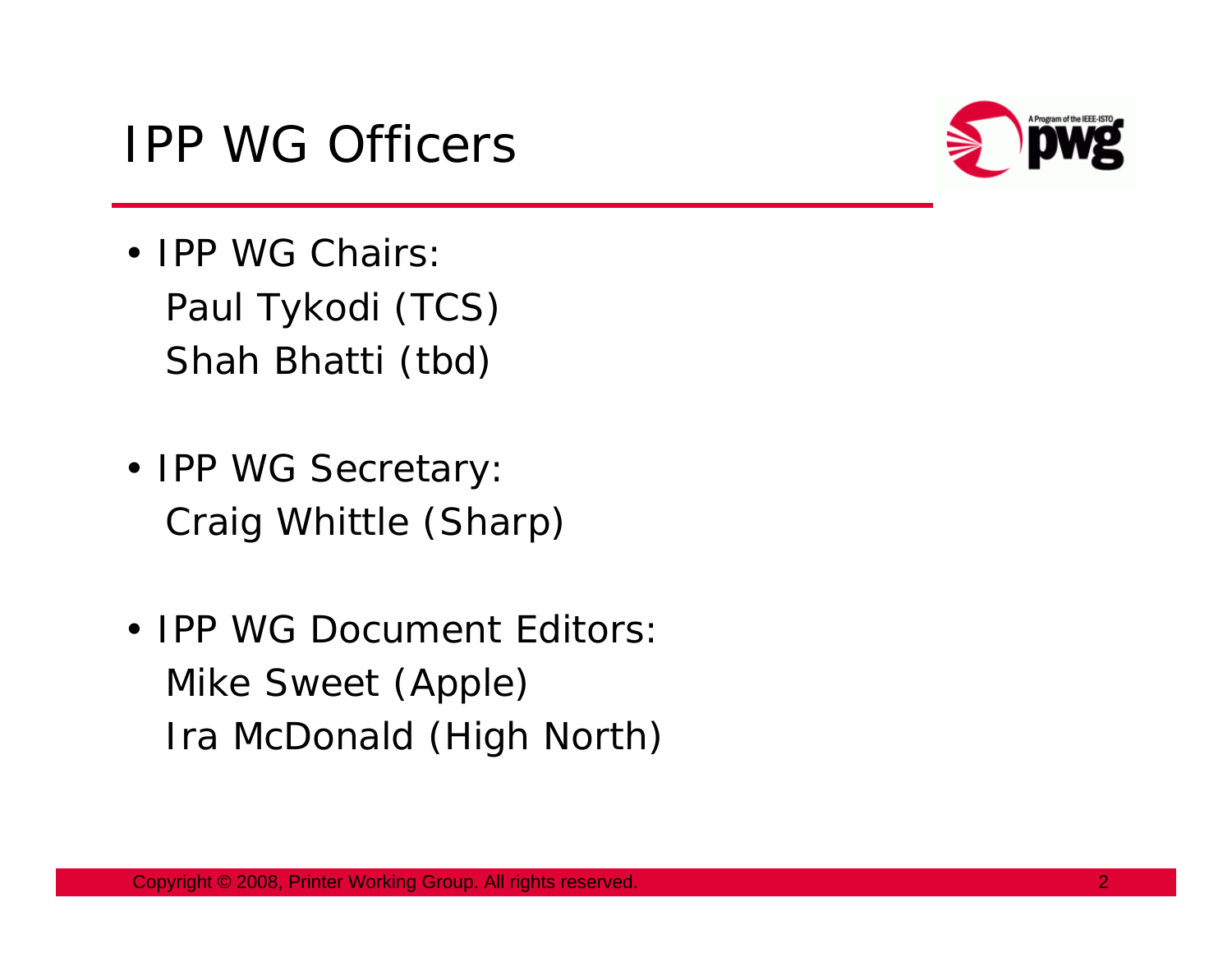## IPP WG Current Status



- IPP/2.0
	- Status is Stable Draft defines IPP/2.0 and IPP/2.1
	- PWG Last Call ends 4 May 2009
	- Implemented in CUPS/1.4
	- Current document is 22 March 2009
	- ftp://ftp.pwg.org/pub/pwg/ipp/ippv2-wd/wd-ipp20-20090322.pdf
- $\bullet$  IPP Printer State Reasons Extensions (PSX)
	- Status is Stable Draft defines IPP/Printer MIB mapping
	- PWG Last Call ends 4 May 2009
	- Implemented in CUPS/1.3
	- Current document is 4 April 2009
	- ftp://ftp.pwg.org/pub/pwg/ipp/wd/wd-ippstate10-20090404.pdf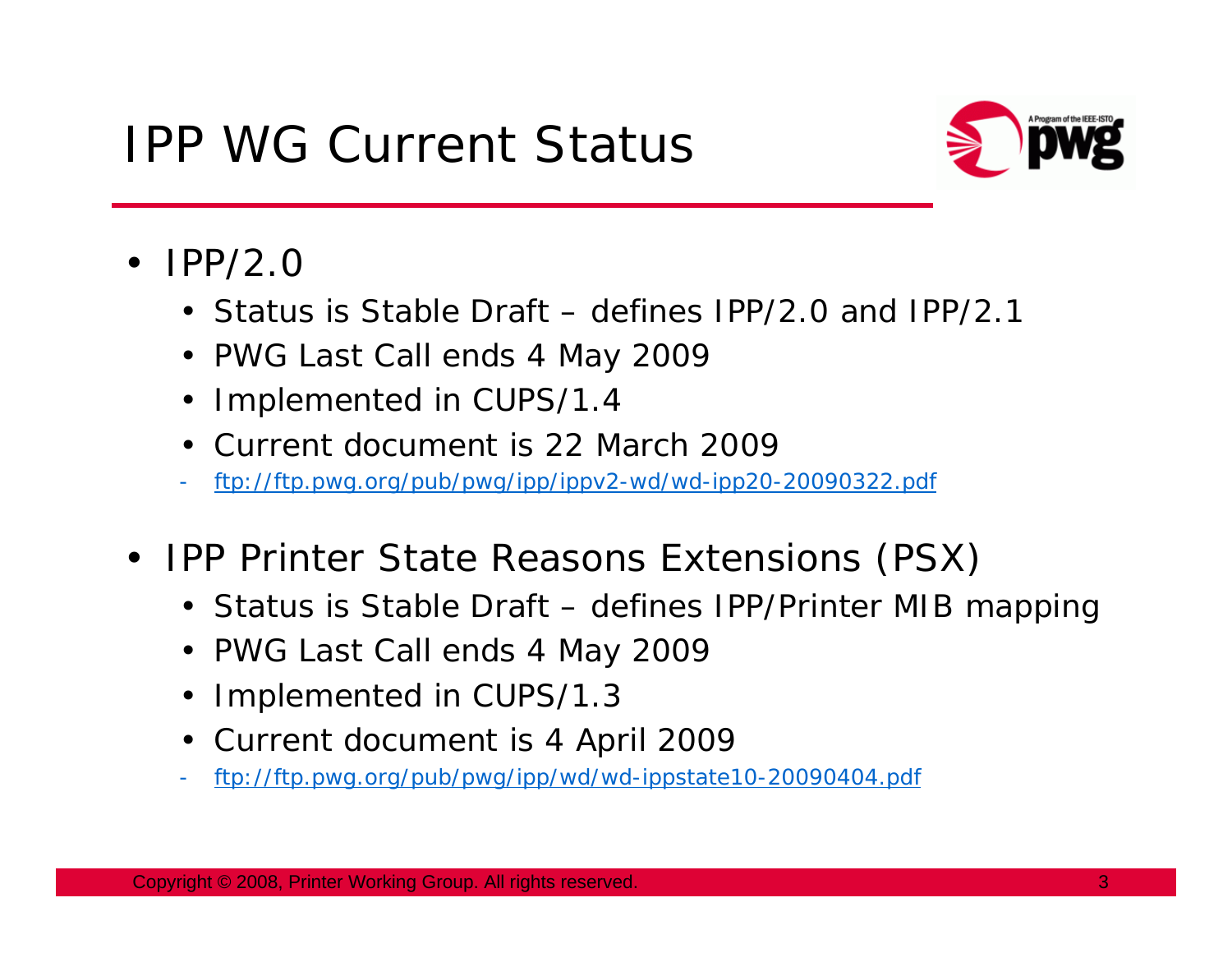## IPP WG Next Steps



- IPP/2.0 First Edition
	- Complete PWG Last Call and revisions
	- PWG Formal Vote as Candidate Standard
- IPP Printer State Reasons Extensions (PSX)
	- Complete PWG Last Call and revisions
	- PWG Formal Vote as Candidate Standard
- IPP Production Printing Set2 for IPP/2.2
	- Interim Draft for June PWG F2F
- IPP/2.0 Second Edition
	- Initial draft for Q4 2009 define IPP/2.2 (production)
	- Include \*all\* IETF and PWG IPP extension specs
	- Clarifications to First Edition and interoperability testing